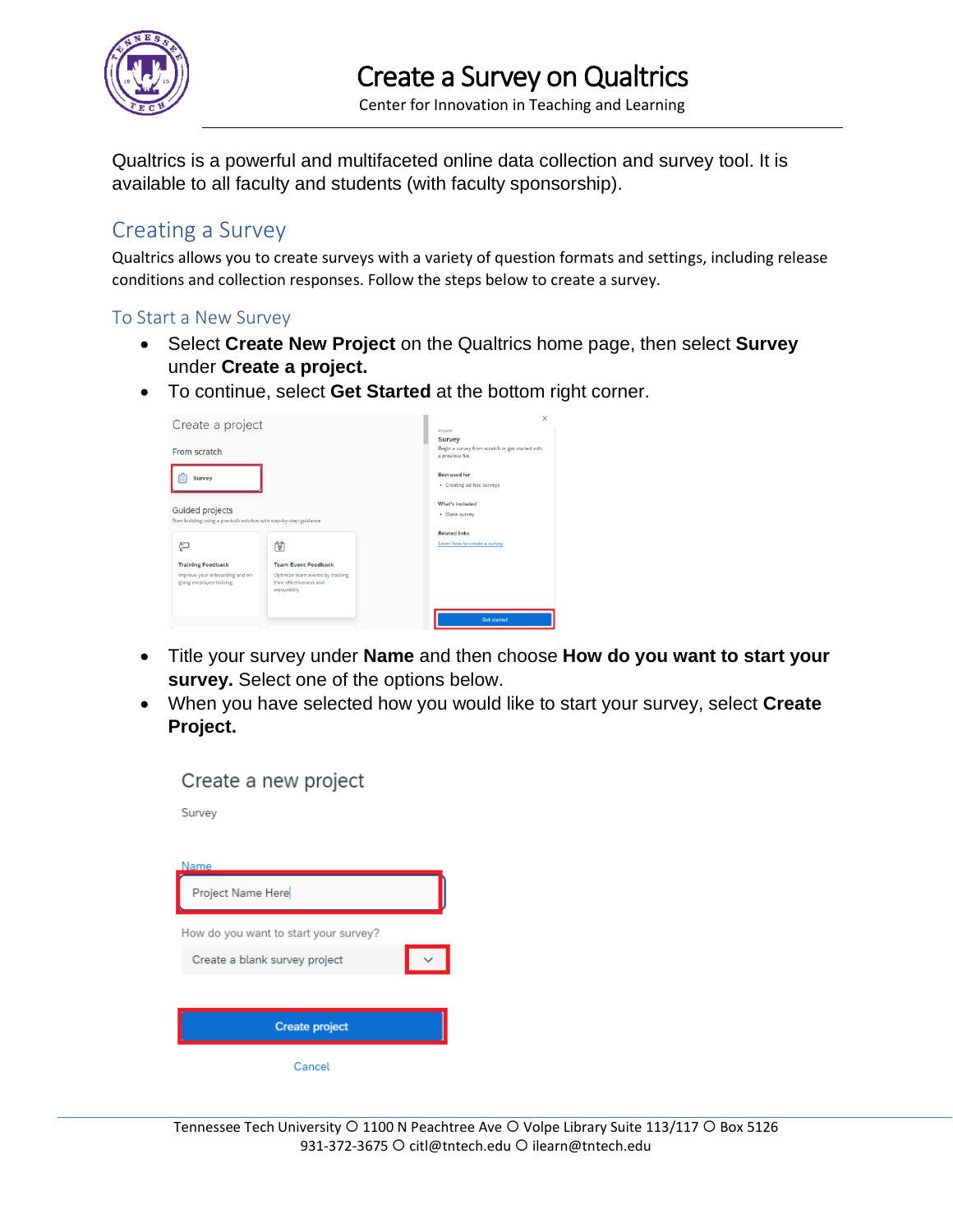

## Questions and Question Blocks

Qualtrics allows you to add several different question types into your survey, as well as separating groups of questions into blocks (such as a demographics block).

To Create Questions and Blocks

- Select **Click to write the question text**
	- o To create answer choices select **Click to write Choice**
	- o You can add or decrease the amount of answer choices by selecting the plus or minus signs under **Choices** located in the side panel.
- To add another question, select **+ Add New Question**
- To name the block, select **Default Question Block** and type in the desired name
	- o To create a new question block, select **Add Block**

|                               | <b>Project Name Here</b>         |  | Q. ExpertReview score | Great |
|-------------------------------|----------------------------------|--|-----------------------|-------|
| <b>Default Question Block</b> |                                  |  |                       |       |
| Q1                            |                                  |  |                       |       |
|                               | Click to write the question text |  |                       |       |
| n                             | Click to write Choice 1          |  |                       |       |
| - 1                           | Click to write Choice 2          |  |                       |       |
|                               | Click to write Choice 3          |  |                       |       |

## To Change Question Type

• Select the question and then select the **Change Question Type** drop-down menu located in the side panel

| <b>Question type</b>             |                                                                                           |  |  |  |  |
|----------------------------------|-------------------------------------------------------------------------------------------|--|--|--|--|
| $\equiv$ Multiple choice         |                                                                                           |  |  |  |  |
| $\frac{2}{3}$ Multiple choice    | What sauce do you use?                                                                    |  |  |  |  |
| Text entry                       | $O$ Polynesian                                                                            |  |  |  |  |
| 三 Text / Graphic                 | <b>C</b> Ranch<br>Ŧ                                                                       |  |  |  |  |
| $\frac{188}{28}$<br>Matrix table | O Buffalo<br>7,<br>O Honey Roasted BBO                                                    |  |  |  |  |
| 교 Slider                         | ○ Sweet and Spicy Siracha                                                                 |  |  |  |  |
| Form field                       | Text entry                                                                                |  |  |  |  |
| 這<br>Rank order                  | Text Entry questions allow you to collect open-<br>ended responses from your respondents. |  |  |  |  |
| : Side by side                   |                                                                                           |  |  |  |  |
|                                  |                                                                                           |  |  |  |  |

Tennessee Tech University O 1100 N Peachtree Ave O Volpe Library Suite 113/117 O Box 5126 931-372-3675 O citl@tntech.edu O ilearn@tntech.edu